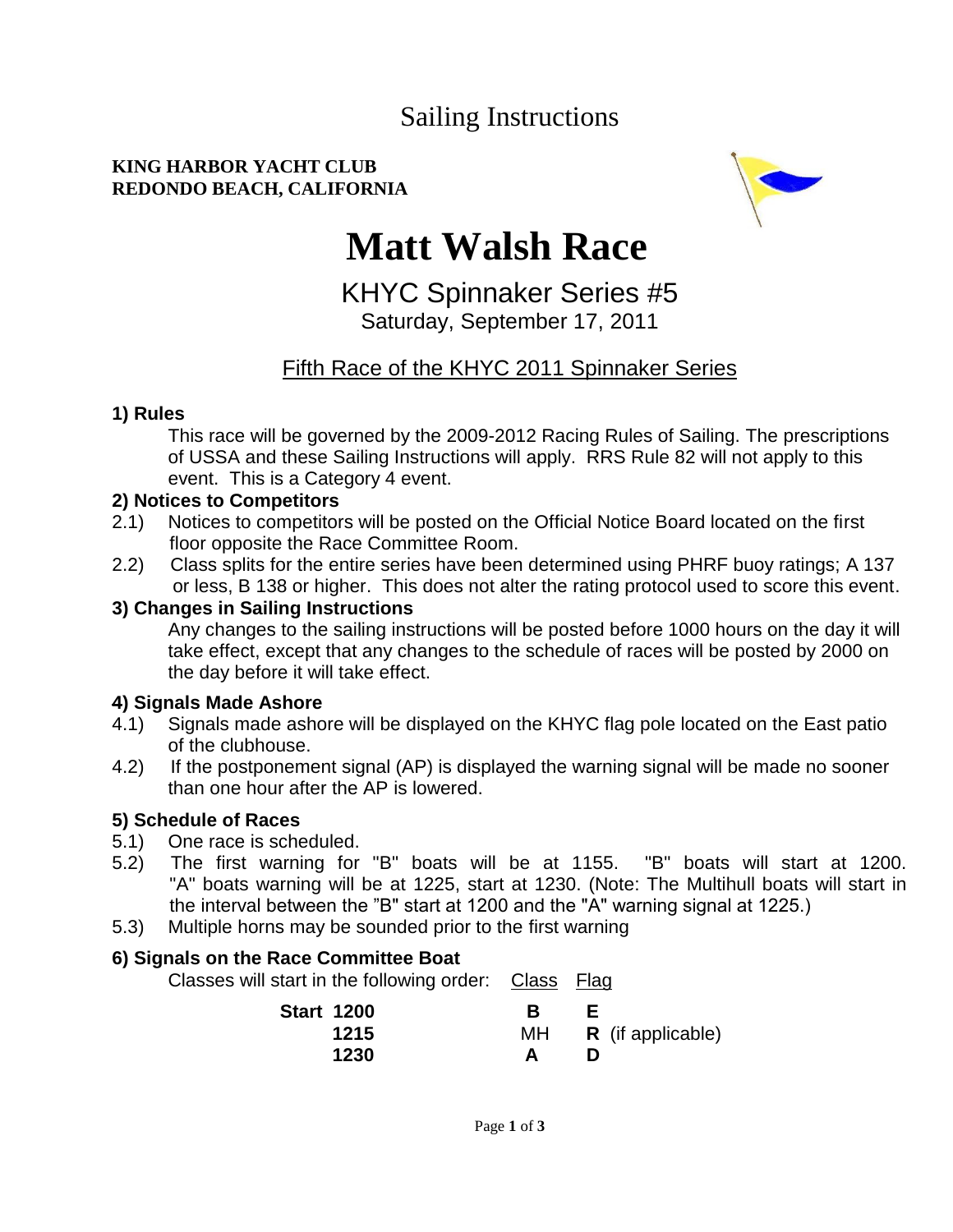## Sailing Instructions Matt Walsh Race

#### **7) The Race Course**

- 7.1) The racing area will be in the vicinity of "K" Mark per 2011 KHYC Race Mark Guide.
- 7.2) The course will be: **Start at K-10PV-K-H-X-H-P-W-Finish at Harbor Entrance**
- 7.3) The distance is approximately 12.9 NM.

#### **8) Marks**

Marks are spar buoys or inflatable replacements in the approximate positions defined on the 2011 KHYC Race Mark Guide.

#### **9) The Start**

- 9.1) Race will be started using rule 26 with classes starting per paragraph 5.2 of this document.
- 9.2) The starting line will be between a staff displaying an orange flag on the race committee boat and a staff with an orange flag floating to port from the race committee boat.
- 9.3) All boats must check in with the Race Committee on the water prior to **"their"** class warning signal.
- 9.4) Boats whose preparatory signal has not been made shall **keep clear of the starting area** and all boats whose preparatory signal has been made.
- 9.5) The Race Committee will attempt to call on the course side (OCS) boats on VHF channel 78 after the starting signal. Failure to call a boat OCS is not grounds for redress.

#### **10) The Finish**

The finish line will be at the harbor entrance between the R/C Boat and the red light on the east jetty. Boats should take their own time at the white entrance buoy (W) if the committee boat is not on station.

#### **11) Penalty System**

- 11.1) The 720-degree turn penalty is replaced with a 360-degree turn penalty, to include one tack and one jibe, modifying the Scoring Penalty, rules 44.1 & 44.2. Rule 44.3 shall not apply.
- 11.2) Boats that accept and execute the turn's penalty shall sign up to that effect on the form posted on the Official Notice Board after the days' racing and within the protest time limit.

#### **12) Time Limit**

12.1) Boats failing to start within four minutes after their start signal shall be scored did not start (DNS).